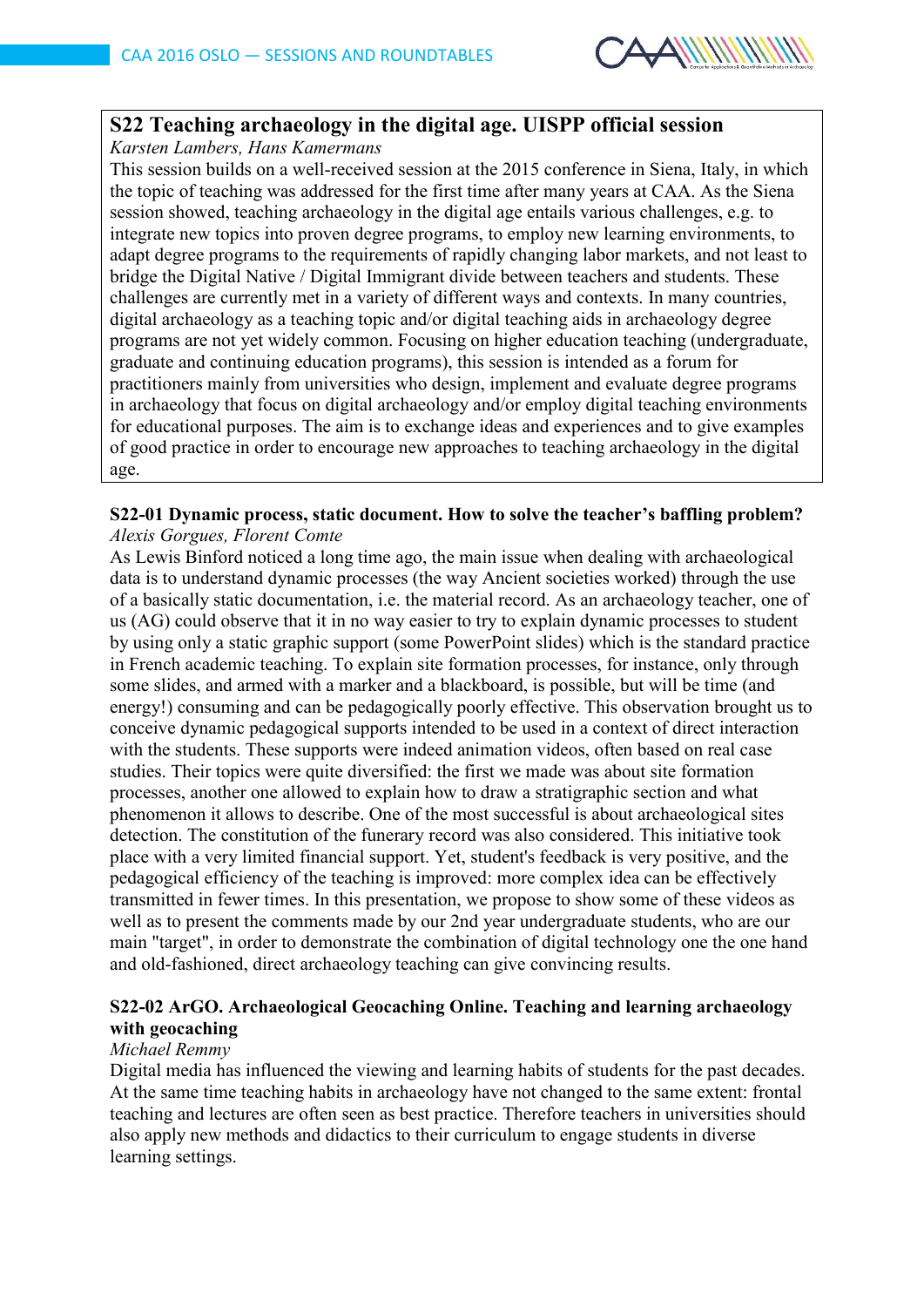

One approach is ArGO (Archaeological Geocaching Online) - an e-learning tool for students of archaeology that is currently being developed at the Archaeological Institute and the Humanities Computer Science at the University of Cologne. The main goal is to design virtual geocaching quests that students have to solve by using mobile devices on an archaeological site. On the one hand this allows the students to use their expertise in digital media while learning archaeological facts. On the other hand  $\pm$  a new impulses are given through the change of the learning environment and the use of self-organized learning. Currently, students of both institutes are developing a prototype of this tool in a seminar. The topic is the Roman city of Cologne (Colonia Claudia Ara Agrippinensium). In different groups the students are researching various aspects of a Roman city (e.g. infrastructure, politics, religion) and find ways to transfer archaeological information into virtual caches. These caches can consist of tasks and games. Teaching methods such as clustering, project learning and evaluation of the different project sections are used to get the best possible learning outcome. A accompanying website documents the progression of the seminar and backs up all results including the code of the tool.

The final results of the seminar will be the foundation for further developments of ArGO. A user-friendly Gui for teachers and a basis layout of different tasks and games are the goals for a following seminar. The prototype of ArGO will be tested in summer 2016.

#### **S22-03 When I was a child, I wanted to be an archaeologist. What about now? A French case study**

#### *Anne Moreau, Sylvain Badey*

The development of digital technologies in archaeology brought up changes in the way of practicing archaeology, since the apparition of computers and even more with the internet. In the last few years, we have seen a multiplication of free software and the global movement of open data and open access involves a larger free diffusion of tools and data. This digital evolution has several consequences such as the erasure of the previous barriers between the different activities of the archaeological process (topography, archaeology, drawing…). On the one hand, it's a way of developing individual skills but on the other hand, it's shaking up the archaeological world: formerly, the skills and the tools used were linked to a wellidentified activity or job. Currently some of the new tasks of the archeological process–related to the new technologies involved - are spread over several contributors who developed skills by themselves most of the time.

Three observations can be made:

- this situation is increasing the gap between the self-educated archaeologists and those who have more "traditional" ways of working
- we need to redefine the jobs in order to propose, if necessary, a better sharing of the tasks and a better identification of the skills

- we need to think about the training in archaeology taking the new skills needed into account. The French National Institute for Preventive Archaeology is a public institution. It comprises around 2000 archaeologists who realize more than 2000 operations a year. In 2011, the institute has launched an important program to promote the use of GIS. In that perspective, means have been used for the definition of a further education programs: four different programs dedicated to the use of GIS (two levels), statistics and photogrammetry are offered. Nowadays, around 600 archaeologists have been trained. But the definition of the matter of the training sessions is based on a larger reflection about the digital technologies to be integrated. Choices have to be made.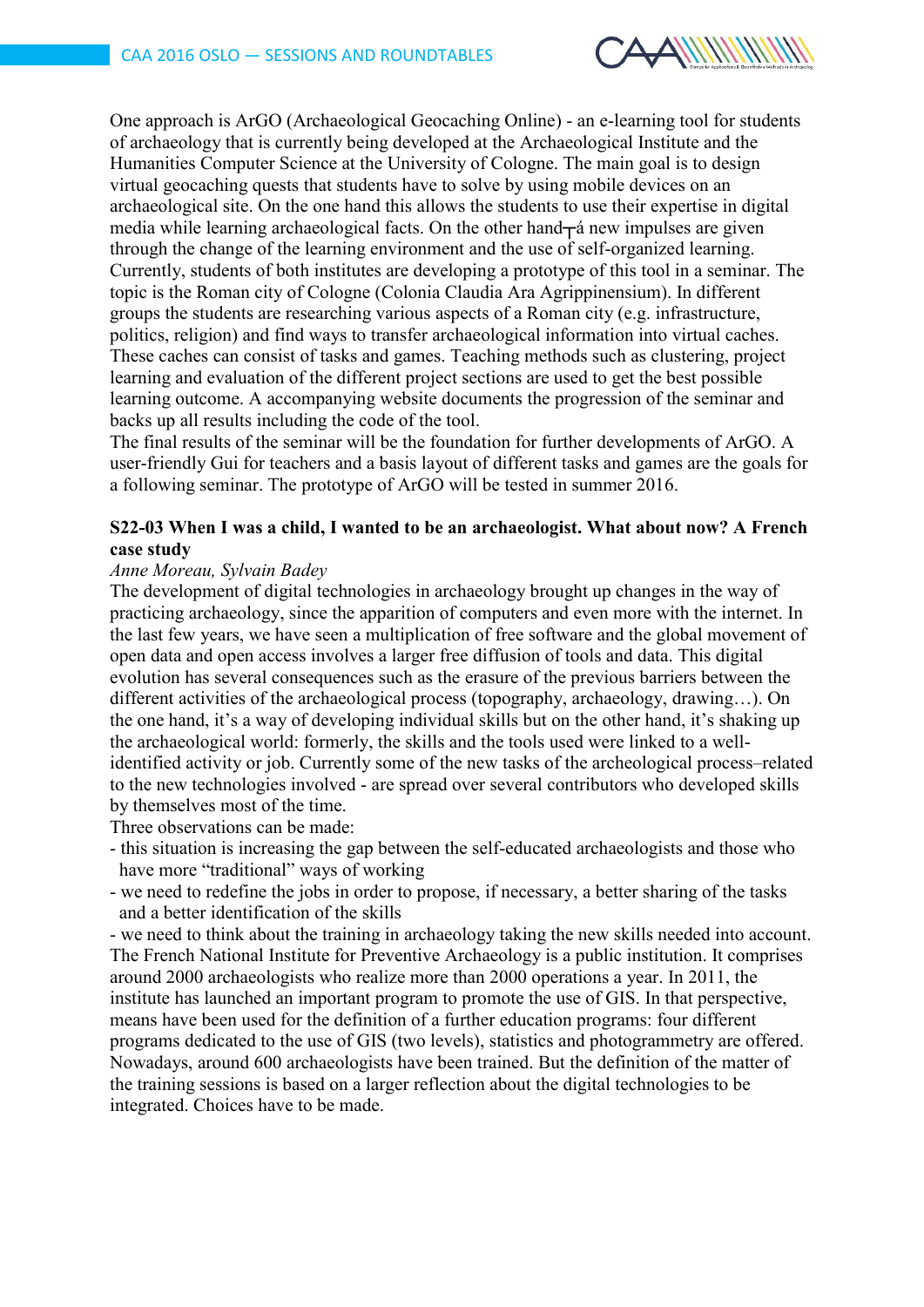

### **S22-04 Towards the integration of green and cultural heritage management. Developing content for blended learning**

*Heeen Van Londen, Marjo Schlaman, Andrea Travaglia*

The European Archaeological and Natural Heritage project (ANHER) focuses on increasing knowledge and skills for professionals working in the archaeological and natural heritage sectors in Europe. Facing social, economic and climate changes, the development and improvement of knowledge of landscape management and protection of the archaeological and natural heritage has become a necessity. Through an interdisciplinary approach to the landscape heritage, new knowledge, new methods and new policies can be developed which will improve and strength conventional approaches. The basic principle is that through a better understanding of the importance of archaeological heritage and natural heritage for the rural environment, sustainable management of the landscape can be realized.

Within the project, the six European partners develop a variety of integrated educational elearning materials designed to treat important facets of both sectors. The project also contributes to the development of improved methods and content of higher education and vocational training in the field of heritage. The digital method ensures that education sectors can be connected to the continuous changes concerning the protection and management of archaeological and natural heritage. This includes the role of the built heritage in urban planning and local and regional heritage policy in Europe.

The project will result in European Centres of Integrated Heritage Teaching Excellence in view of preservation of knowledge, methods and policy. These centres will provide an organizational structure for continuous training and a technical infrastructure for blended learning that will benefit the various labour markets.

Dutch project team:

Dr. Heleen van Londen (UvA, projectleader), Andrea Travaglia (UvA), Marjo Schlaman  $(UvA)$ 

Project partners:

InEuropa srl, Modena (Italy) Adam Mickiewicz University in Poznań (Poland) A Rocha pt, Mexilhoeira Grande (Portugal) Aranzadi Society of Sciences, San Sebastian (Spain) Landward Research Ltd, Sheffield (United Kingdom) University of Amsterdam (Netherlands)

#### **S22-05 Archaeological education for a digital world: Case studies from the contemporary and historical US**

#### *Anna S Agbe-Davies*

This paper takes as its premises that 1) archaeological education extends beyond the university walls to embrace the needs of a wider public, and 2) archaeology is an integrated discipline that includes the analysis of not only material culture , but also texts and other models of human expression. The author discusses initiatives to use digital technologies and techniques to "teach" "archaeology" in the broadest sense of both words. Examples include using digital archaeological data from DAACS.org to teach analytical processes and the scientific method, the class–sourcing/crowd–sourcing of archival transcription using FromThePage.com, and building websites to teach both archaeological content and digital literacies. What some now call the digital humanities is not new to archaeology, but we will do well to embrace technological and methodological innovations in the realm of education, just as we have in our research.